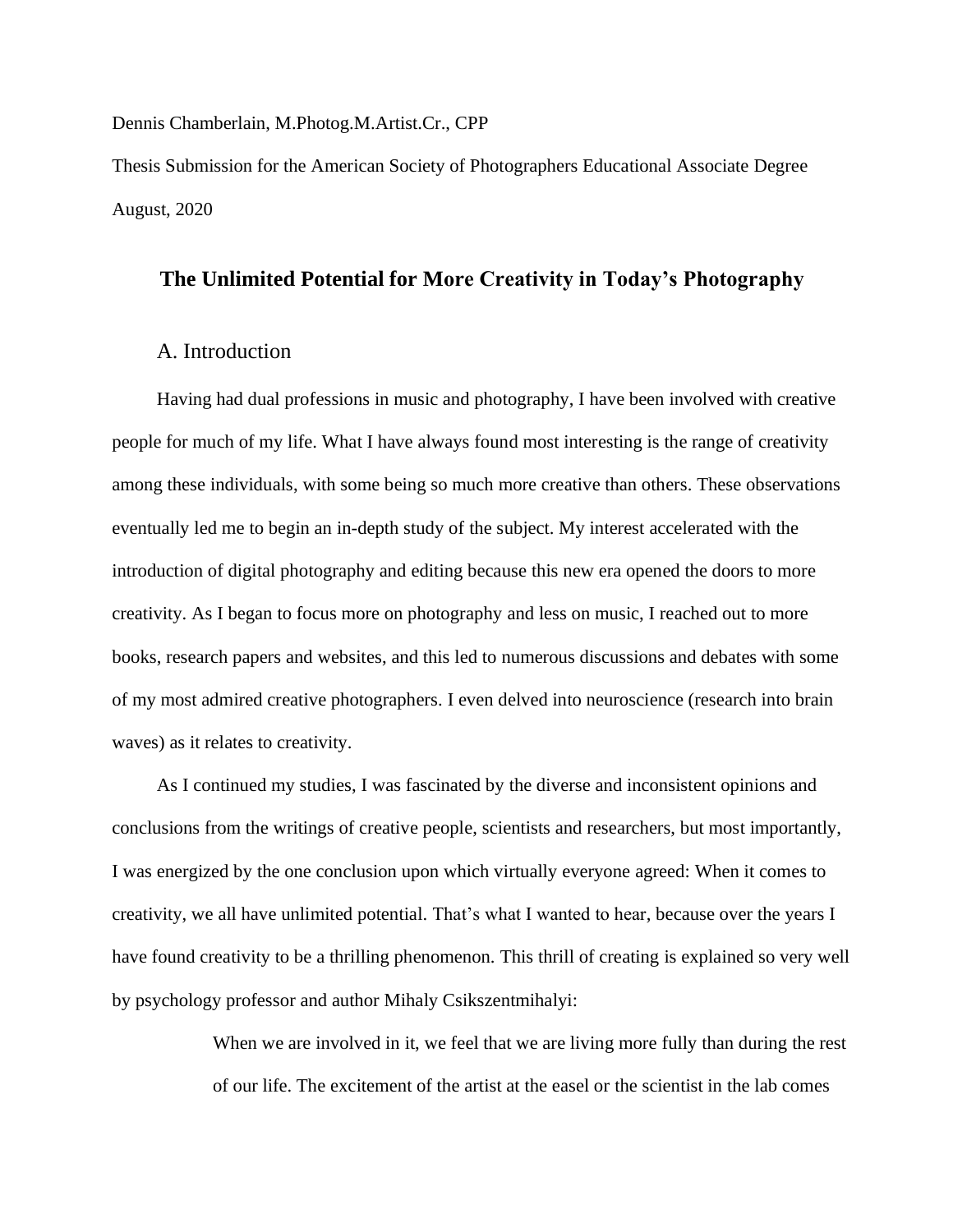close to the ideal fulfillment we all hope to get from life, and rarely do (Creativity 2).

There is a wealth of material available on the subject of creativity, but very little is specifically related to photography. This motivated me to extract, evaluate, and analyze the portions of the information that I believed could be used effectively by photographers. In the process of doing this, I addressed the many contradictory conclusions of the researchers. In most cases, I found answers or explanations for their differences, often by melding their findings with my own experiences and with those of other creative photographers. Eventually, the goal of this thesis became clear to me. It is to inform, inspire and energize those of us who are photographers about the exciting, rich potential for more creativity in our work.

From a broad viewpoint, the available information and research can be grouped into three categories:

Studies of creative people - their psychological profiles and upbringing. While I find this sort of information interesting, it's a little late for any of us to go back and relive or redesign our childhoods or to make substantive changes to our psychological makeup.

Photography books offering specific suggestions and examples. While more than a handful of these books exist, they tend to focus on specific examples and exercises. Seeing the creative work of other photographers can be useful, but my goal is to help photographers think more creatively so that, as they approach any photographic challenge, whether it be in the field or in front of the computer, they will have a more creative outlook.

This brings us to the third and, in my opinion, most important category of research:

Research studies and opinions that focus on the very core of creativity, including the way our brains work. This research analyzes the origins of creativity, why some of us have more of it than others, and most importantly, what we can do to expand it. These are the studies that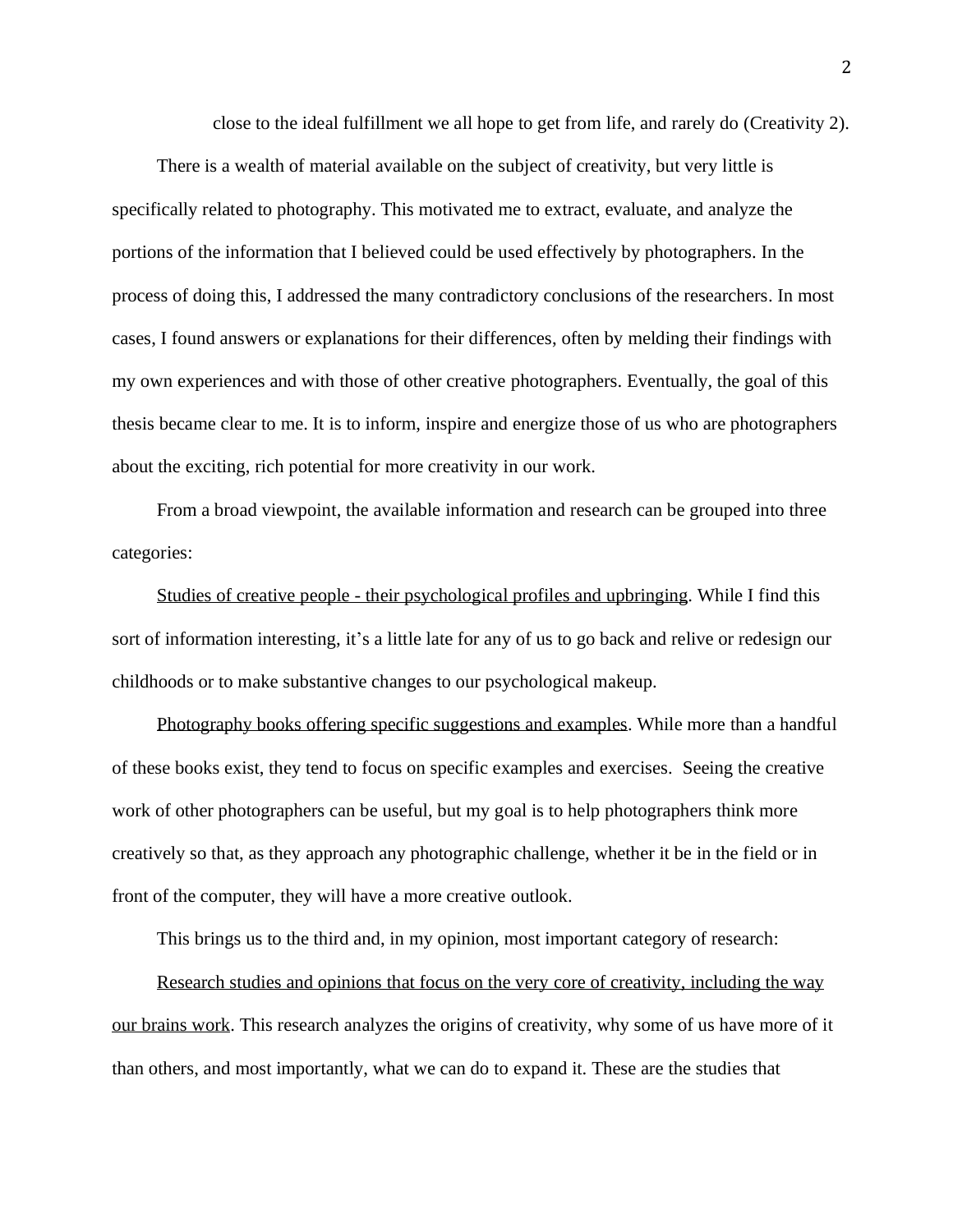interested me the most. Accordingly, my thesis focuses on the core of creativity, while drilling down to the elements that I believe can help us as photographers.

I find it curious that the terms "creative and creativity" are used so frequently, and yet few people can actually define them (unless to simply say they mean "something new or different"). The definitions of creativity are countless. From my viewpoint as a photographer, I find this one to be most meaningful:

> Creativity is the act of formulating and visualizing new and imaginative ideas and turning them into reality. Creativity is characterized by the ability to perceive the world in new ways, to find hidden patterns, to make connections between seemingly unrelated phenomena, and to generate solutions. Creativity involves two processes: thinking, then producing (Naiman).

To discuss this subject, we need to distinguish between what researchers call "spontaneous" and "deliberate" creativity. If you are driving down a country road and you notice a nice weathered shack and a couple of miles later you see an old windmill, and suddenly you imagine the two of them together with a mountain scene that you photographed years ago, this would be an example of spontaneous creativity. It is effortless. On the other hand, if you have accepted an assignment to produce photos and to design a new advertisement for an art gallery client, and the deadline is in a week, you must use the deliberate approach. In this situation you don't have the luxury of waiting until some creative thought "just happens," so you sit down at your computer and start hammering out the assignment.

It is also worthwhile to understand "divergent" versus "convergent" thinking. If you accept a photoshoot for a client who wants to include herself, her horse, and her dog, and she wants it to include a mountain stream, you will employ divergent thinking to conjure up all the creative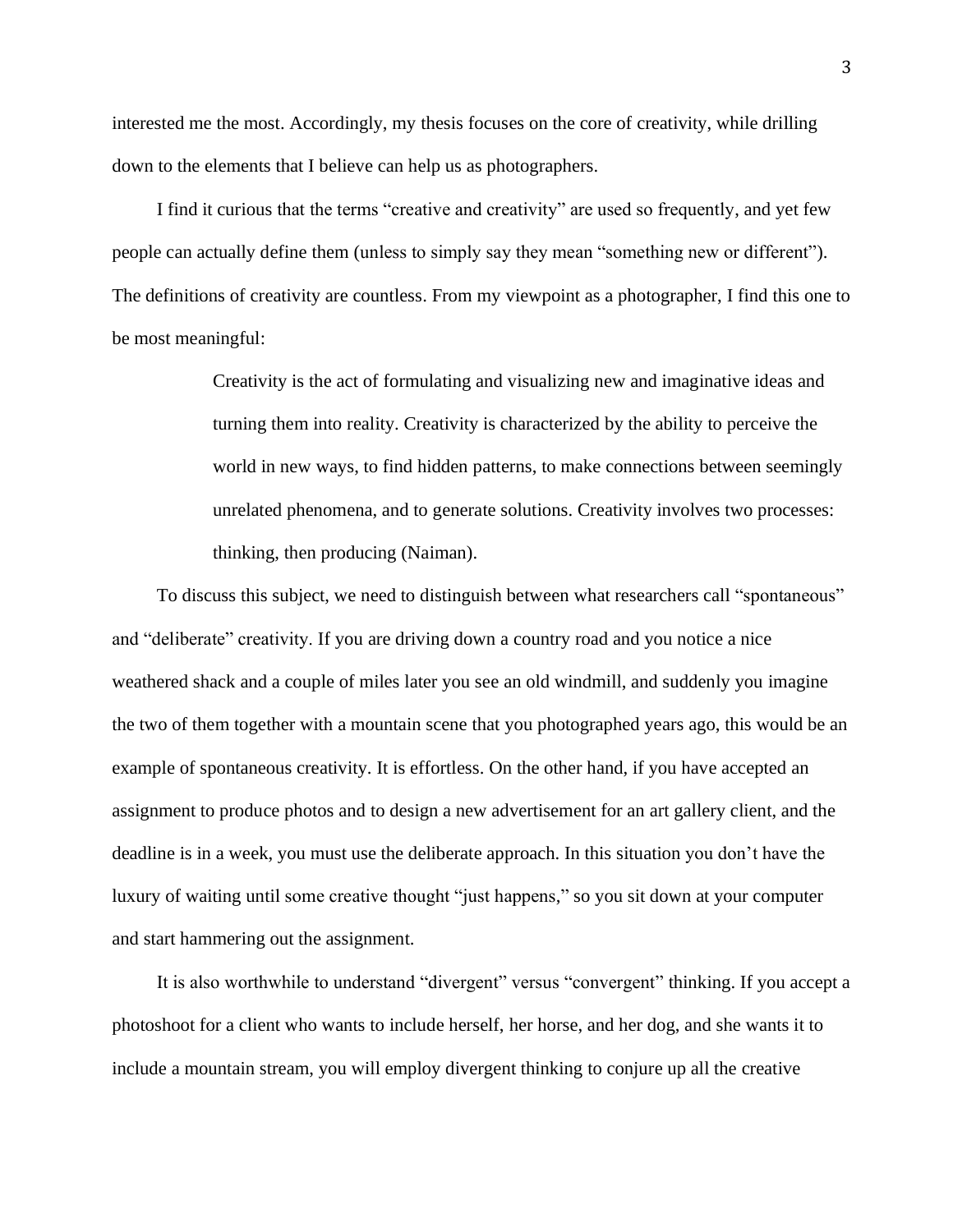possibilities you can imagine. Your goal is to come away from the photoshoot with an assortment of creative photos. There is no single solution and no "correct answer" to the problem. "Divergent thinking is one of the hallmarks of a creative mind" (Carson 125).

Even though convergent thinking applies mostly to science and industry as opposed to the arts, I believe an understanding of it is important in order to distinguish it from divergent thinking. I like to describe convergent thinking as being like a funnel, with creative ideas being poured into the top of the funnel to come up with one solution that comes out of the bottom. A good example of convergent thinking is the Apollo 13 crisis in 1970 involving an explosion on the way to the moon. The astronauts were faced with having only two hours of clean oxygen. The engineers in Houston had this amount of time to solve a specific problem and save three lives – how to use the limited resources on board the spacecraft to come up with a system to filter the carbon dioxide out of the used air to make it breathable. There could have been more than one approach, but in this case there was only one solution and it included, among other things, duct tape (Yanes).

Creativity in science and engineering can involve either divergent or convergent thinking, whereas making art almost always involves divergent thinking. Convergent thinking limits your thought process because it is assumed that there is only one correct answer (Carson 126)

Next, let's address some persistent misconceptions about creativity:

### B. Four Common Myths About Creativity

Myth 1. Some people are creative "types" and the rest are not. This misconception has been dispelled by virtually every source I have found, with my favorite explanation being this one:

> "You need look no further than [children to see that creativity](https://www.inc.com/peter-gasca/encouraging-creativity-requires-tapping-into-this-single-shared-skill.html) is endowed upon all of us. However, because of an unfortunate and nasty little condition called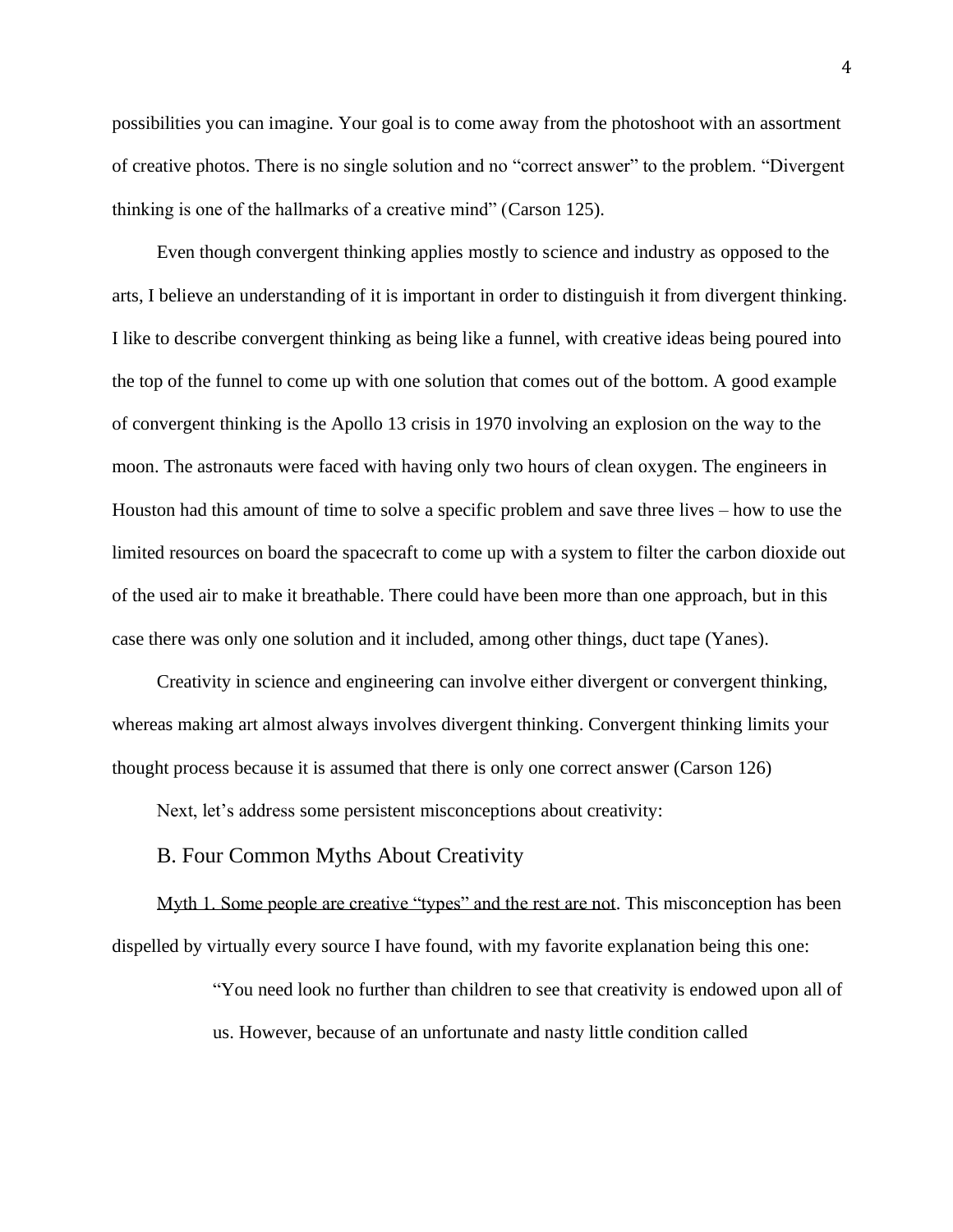adulthood that inescapably inflicts everyone, our creativity is slowly sapped from us" (Gasca).

Myth 2. Creativity is limited to the field of art. If you look around your house, you will realize creativity is everywhere – from the microwave to the toaster, from the garage door opener to the air conditioning system. Creativity tends to be found (and often valued) more in science and industry than in art. Notable inventions like the movable metal type used in the Gutenberg printing press come to mind, and look at what happened when Henry Ford perfected the use of the assembly line. Imagine all the individual inventions needed to accomplish President Kennedy's goal in 1961 of landing a man on the moon before the end of the decade. And think about all the inventions and the improvements to existing products accomplished by Steve Jobs at Apple. "Business experts polled in 2011 from around the globe agreed that creativity is one of the most influential forces driving today's global economy" (Carson 7).

Myth 3. Being under time pressure can spark creativity. Researchers consistently conclude that the opposite is true. Virtually every creative person I know disagrees with this conclusion, and yet the researchers remain steadfast. I believe this polarity has to do with the definition of "time pressure." Given a year to do a moderately complex project, most of us would wait until a month or so before the deadline to before starting. Most of us need some kind of deadline. But what if you were suddenly given a creative project with a deadline of, say an hour from now? The resulting pressure is, for most people, a hindrance to creative thinking.

I believe the operative word is "anxiety." Most people react to pressure with anxiety, and it is the anxiety that is a hindrance to creativity. While some lucky individuals can work under extreme pressure with no anxiety, they are the exceptions.

I can remember many times when I have worked frantically on refinements to my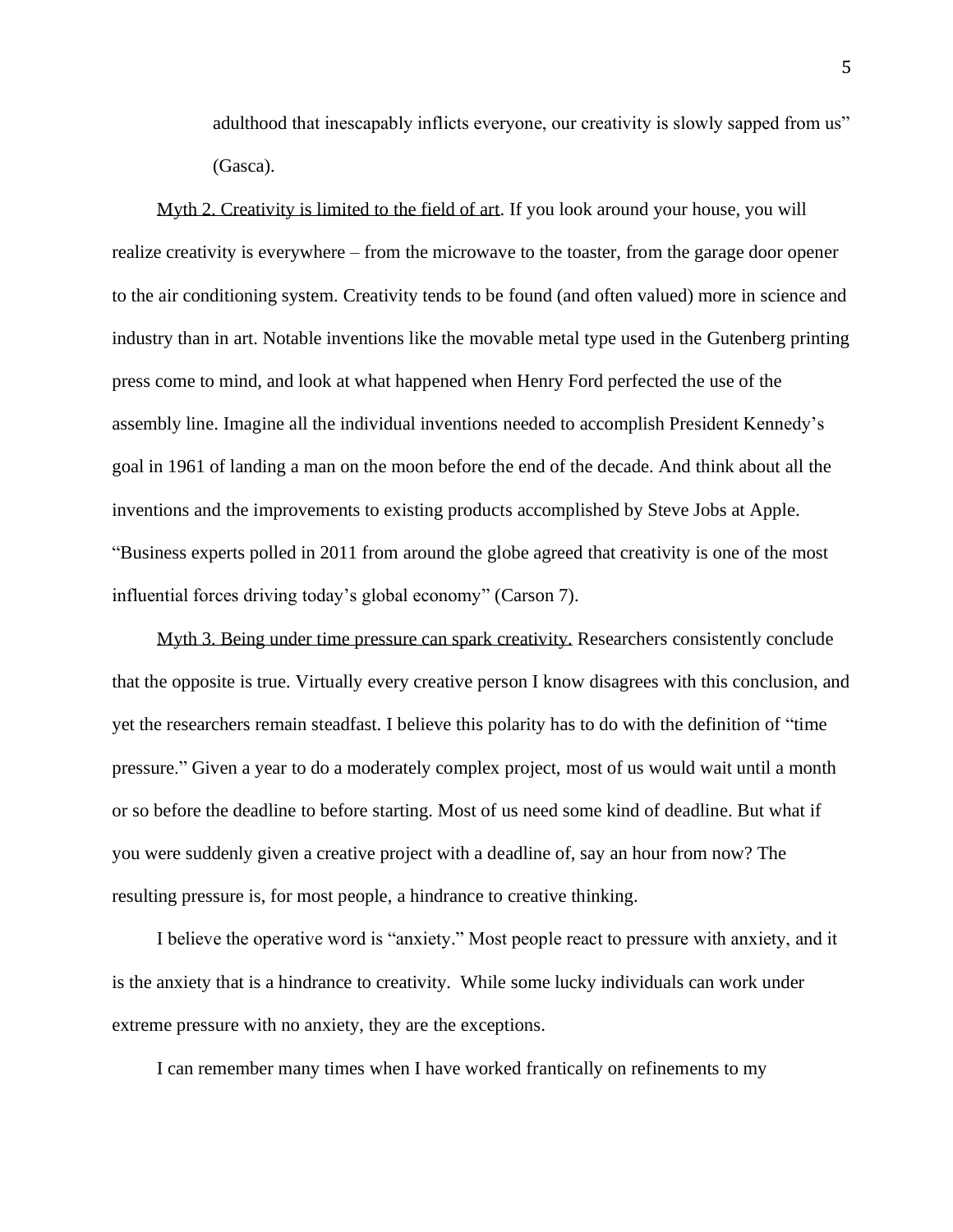photographic competition images up until the very last second, and I felt I was working quite well under the pressure. But my *creative* work had been done much earlier. I was focusing in these last minutes on the craft, and the technicalities – not creativity.

Research shows that creativity is normally enhanced when the brain is unfocused or at least broadly focused, and anxiety creates the opposite kind of mind state. Accordingly, when time pressure creates anxiety, creativity becomes more difficult (Amabile). "When creativity is under the gun, it usually ends up getting killed" (Amabile).

Myth 4. Creative types are usually moody and depressed. Actually, most studies have found that creativity is less likely to occur in the presence of sadness, anger and fear, and that it is more likely to occur with positive emotions, such as joy and love.

Still, the impression persists that moodiness and depression go hand-in-hand with creativity. The mental struggles of Brian Wilson, leader of the Beach Boys and one of history's most creative songwriters, come to mind. It is interesting to review the opinions of psychologists, especially concerning the tormented mind of Vincent Van Gogh (Panter 1). Over fifty different diagnoses have been given to Van Gogh, including manic-depressive psychosis and schizophrenia (Panter 10). In my opinion the creative arts, which involve emotions, should be analyzed separately from other creativity (in science and industry) when we address moodiness and depression. Emotional ups and downs seem to me to go hand in hand with the lives of many good artists, and yet I can understand that these emotions would be a negative in most other creative endeavors. And in contrast with Brian Wilson, consider Paul McCartney, one of the most upbeat and creative songwriters of all time.

Perhaps what the researchers are really trying to say is that negative moods steal your attention and energy, and that makes creativity more difficult.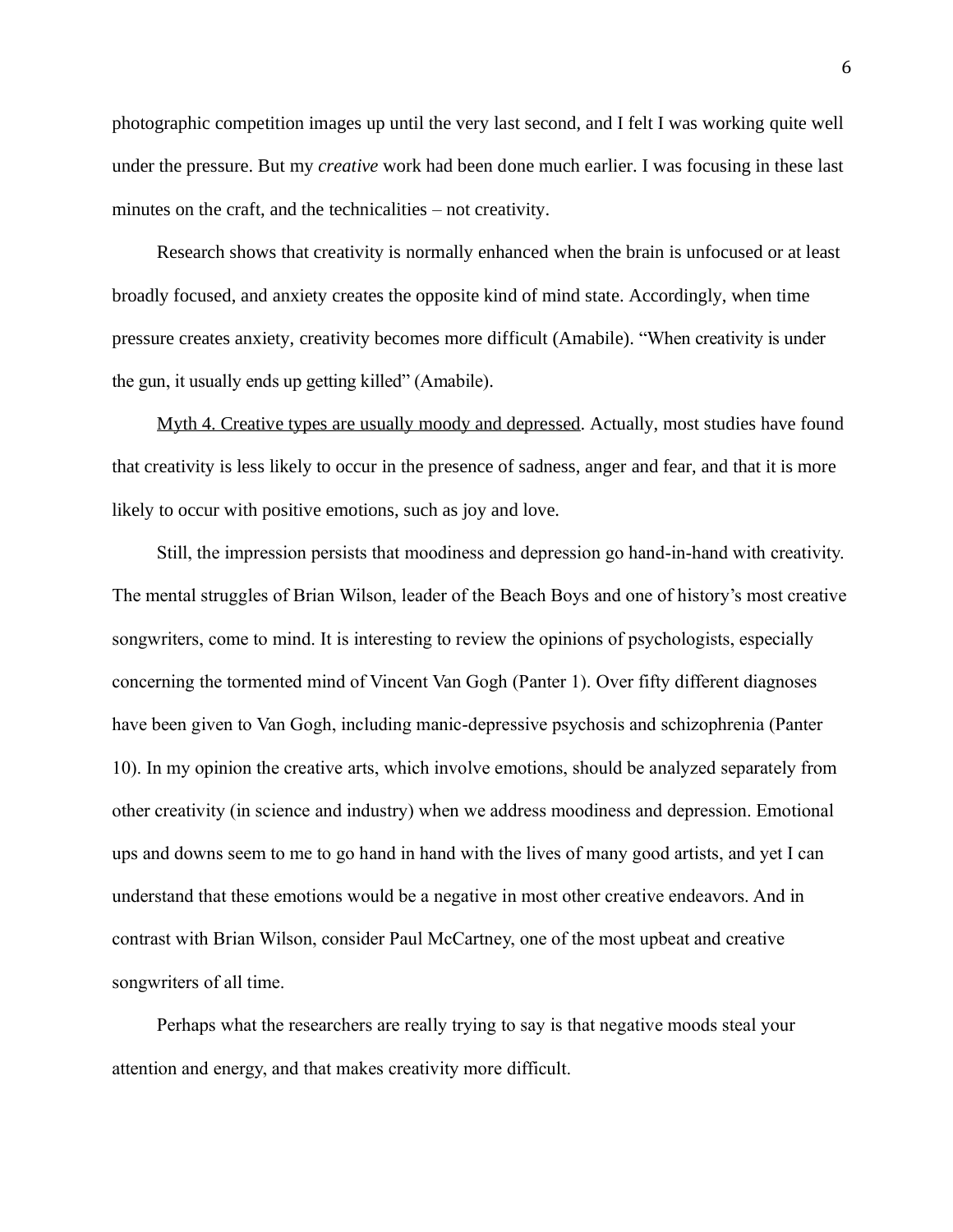I think we photographers can learn from this by looking inward. We can take advantage of our mood swings by recognizing that the uplifting effect of coming out of a somber mood could be a good time to jump on a creative project. And we can also benefit from sadness under certain situations but we need to recognize the differences between deep anxiety, and mellow moodiness. Suppose you have had a significant argument with your spouse. As you walk away, there is almost nothing that can take your mind off the disagreement. This is the most difficult state of mind for creativity because you are totally focused on one negative thought. On the other hand, imagine ducking into a cozy, corner bookstore or neighborhood coffee shop on a dreary, rainy afternoon. Yes, it's a melancholy day but it can put you into a mellow, reflective mood which might be ideal for creativity.

## C. Understanding the Mindsets of Creativity

Recognizing and understanding the "mindsets" of creativity can be a real advantage for creative photographers. Studying this subject has allowed me to recognize and make the most use of the particular mindsets in which I might find myself. These mindsets are often referred to as "brainsets" or "states of mind." In Your Creative Brain, Harvard creativity researcher and scholar Shelley Carson has identified seven mindsets, five of which are in my opinion most relevant to photographers:

The Absorb Mindset. Absorbing information gives us the resources for creativity. It helps to be a hunter and gatherer of knowledge, memories, and mental images. Since a basic premise of creative ideas is that they are combinations of seemingly unrelated visions or bits of information, it stands to reason that the more information you have stored in your brain, the more raw material you have to combine into original ideas (Carson 63). Those of us who find almost everything in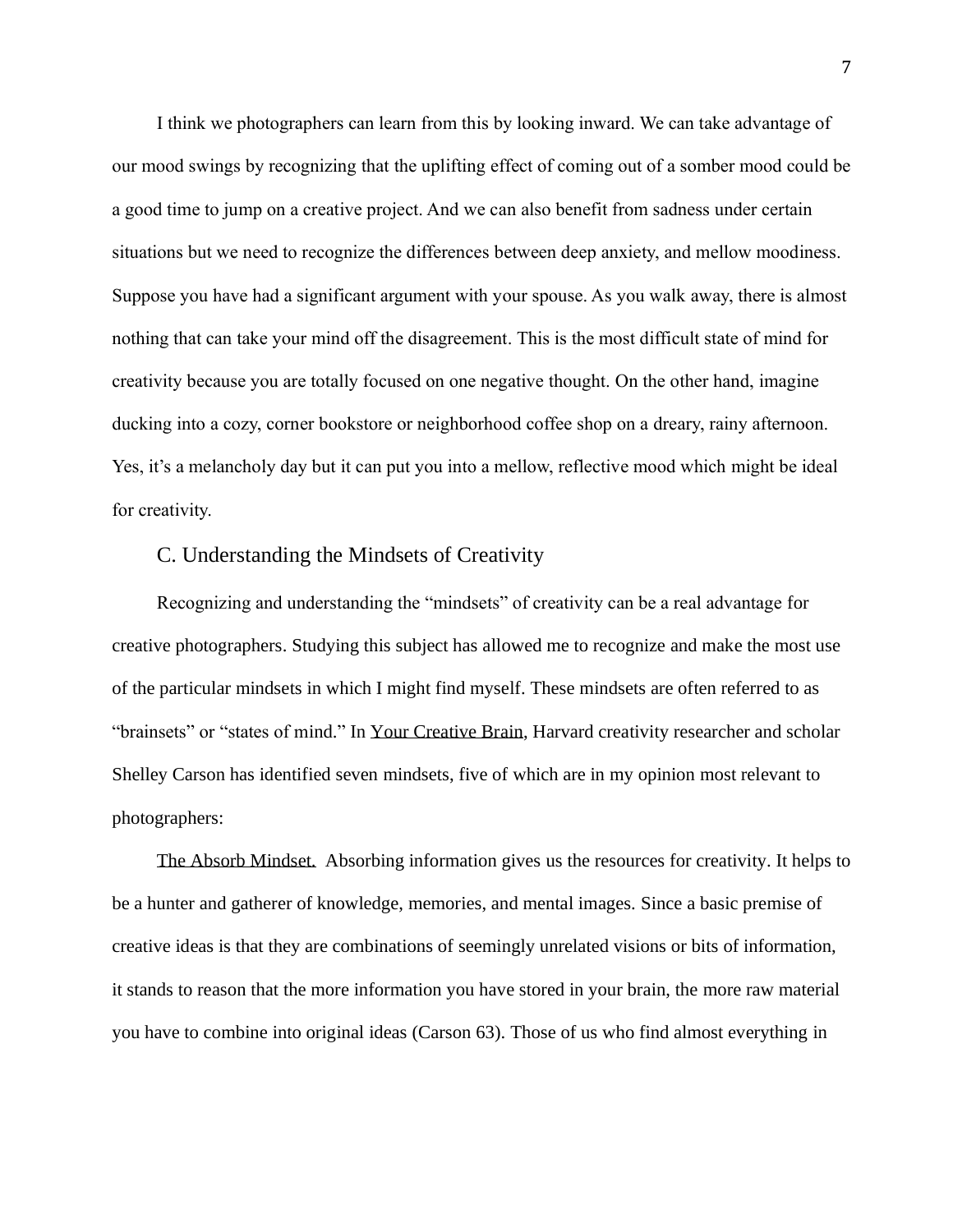life interesting are going to accumulate more bits of stored information, which facilitates creativity.

Attraction to novelty is a characteristic of the Absorb mindset. "Perceiving what others do not see in the world around you -- and associating these perceptions with already-attained knowledge or skills -- allows you to make innovative leaps, whether in art, science, business, or your personal life" (Carson 77).

Suspension of judgment is also important in the Absorb mind set. Ideas float across the wide screen of your mind, and you find them intensely interesting without the need or desire to censor them or judge them (Carson 79).

This very appropriate quote sums it up: "Your knowledge provides the fuel for your imagination, and your imagination is the catalyst for the transformation of knowledge into new ideas" (Seelig 15).

The Envision Mindset. If the Absorb mindset provides the fuel for your imagination, then the Envision mindset is the engine. One thing that separates humans from other species is the ability to "see" what is likely to happen if we choose a course of action, without actually having to experience the consequences of that action (Carson 104). The envision mindset allows photographers to assemble (in their minds) creative photo scenes. In the earlier example of a photography client who wanted to be photographed with her horse and her dog by a mountain stream, the envision mindset is the state of mind you are using as you put together and imagine various alternatives. Highly creative people are able to form clear mental images and manipulate those images both to envision creative dilemmas and to come up with creative solutions to problems (Carson 107).

The Connect Mindset. When you are in the Connect mindset you instinctively combine bits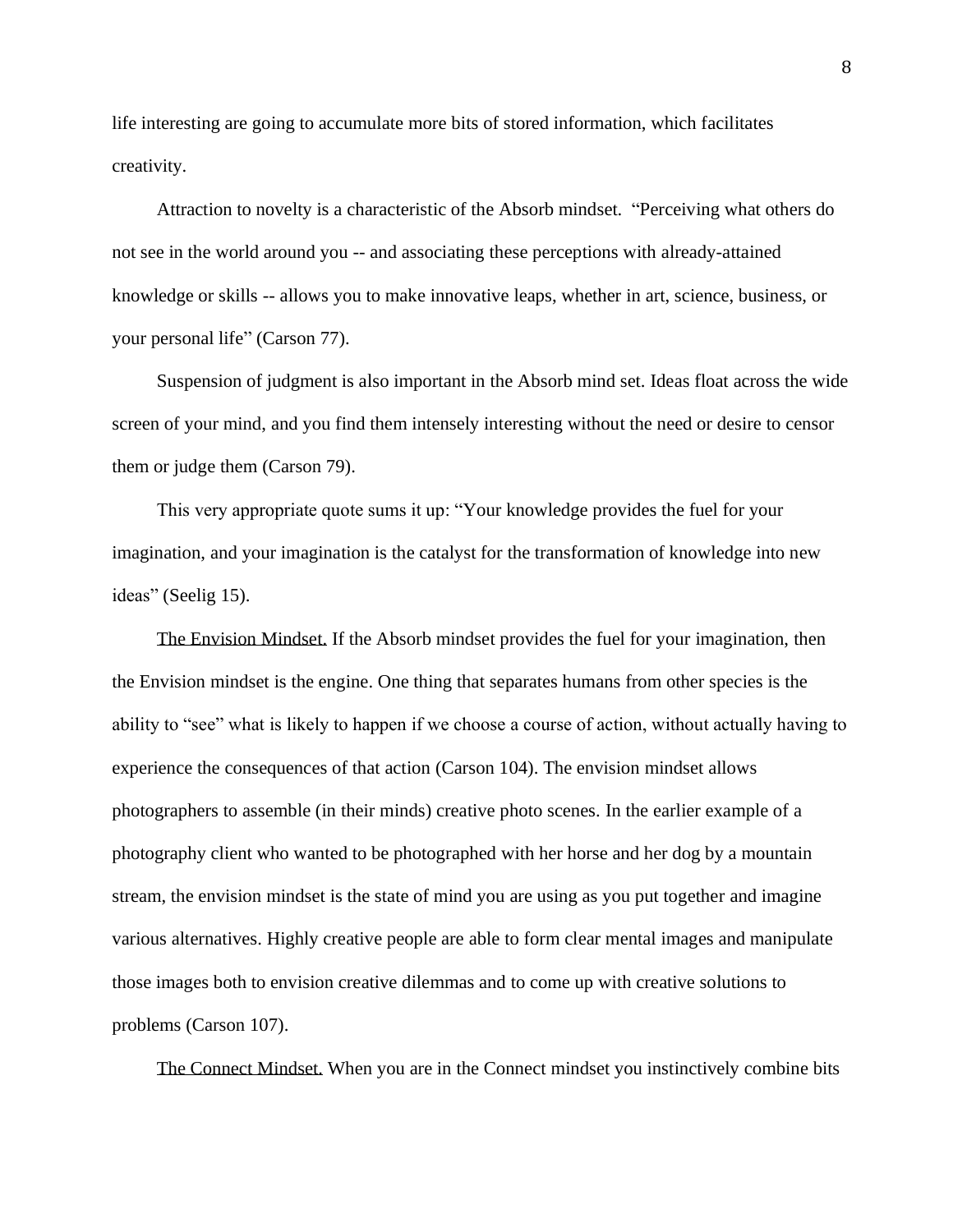of information obtained from the absorb mindset. You generate multiple ideas, and at this stage of the process you are not concerned with whether or not they will work (Carson 123). This most often involves divergent thinking (Carson 123). Since one of my favorite activities is driving alone on two-lane roads at sunrise, let's imagine I am doing that. As the sun starts to break the plane of the horizon up ahead, the idea comes to me to photograph the scene so I can combine it with previous photos I happen to have of an old Route 66 sign and a Gulf gas station, using Photoshop. This would be an example of the Connect mindset, working in tandem with the Envision mindset.

The Stream or "Flow" Mindset. When you are in this euphoric state of mind, your sense of time becomes distorted (Csikszentmihalyi, Creativity 113). Self-awareness disappears, there is no worry about failure, and distractions are excluded from your consciousness as you build a set of spontaneously and skillfully executed responses to the challenge (Csikszentmihalyi, Creativity 112). An example is the improvisational jazz musician, creating music without being consciously aware of it. The spontaneous style of comedy that Jonathan Winters and Robin Williams perfected, creating the monolog on the spot, is another example. Some might define it as "being in the zone." It is a state in which you are so involved in an activity that nothing else seems to matter (Csikszentmihalyi, Flow 4).

Flow can occur in just about any activity. It involves a balance between challenge and skill—the task is not so easy that you get bored, but you have enough mastery to be engaged and successful. You are so absorbed in what you are doing that the activity becomes spontaneous, almost automatic. You stop being aware of yourself as being separate from the actions you are performing (Csikszentmihalyi, Flow 53).

You know what to do and you "just do it." You are not thinking about yourself or protecting your ego because you're too wrapped up in the task at hand. The activity is meaningful and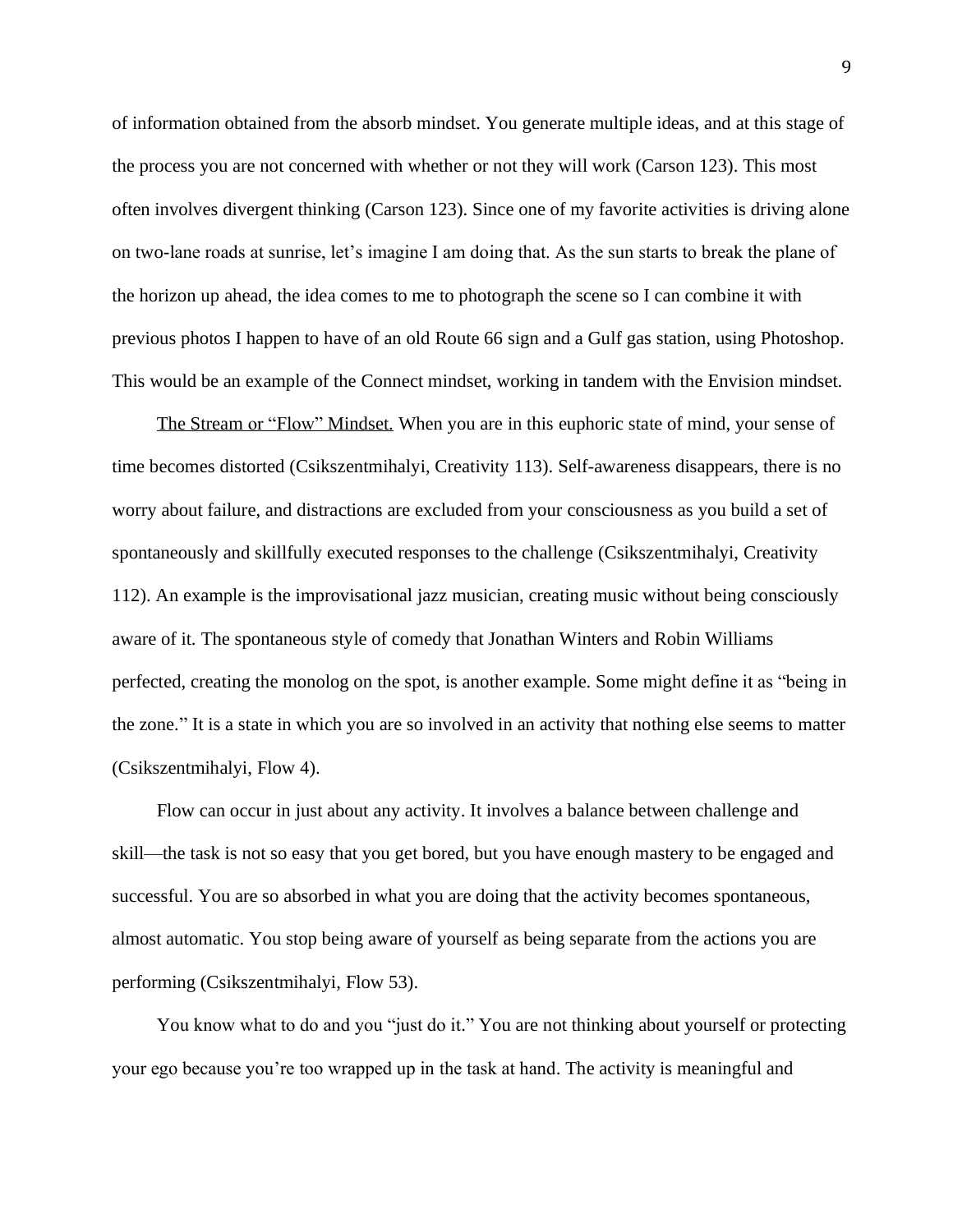enjoyable for its own sake, rather than as a means to an end (Csikszentmihalyi, Creativity 112).

When you find yourself working on a project with wild abandonment and you aren't aware of time or any distractions, you are in the state of flow. You ride with it the way an eagle soars with the thermals.

The Evaluate Mindset. Not all photographic ideas will work out. During the preliminary creative processes, it is important to ignore any self-conscious, judgmental tendencies. There comes a time, however, when decisions have to be made and the next step has to be taken in order to progress (Carson 185). Now it's time to enter the Evaluate mindset, which means both selfevaluation and opening your work up to the criticisms of others (Carson 185).

Psychologists talk about distancing yourself from your work while evaluating it, and this works well for me. I can best evaluate my work the next morning, after a night's absence. In other words, for me, the best way to access my Evaluate mindset is to "sleep on it" and take a look the next morning. I have had so many photographic projects that have progressed in a wonderfully frantic euphoria late into the night, which is an example of the Flow mind state. I've gone to bed barely able to sleep because I believe I have created the photographic masterpiece of the year. Awakening in the morning I rush breathlessly to my computer to find that it is… absolutely dreadful! This is how the evaluate mindset works, and it is critical to our creative development.

Timing is especially important for the Evaluate mindset because it is the opposite of the mindsets you want to be using when generating creative ideas. Entering this mindset will cut off further generation of ideas, at least temporarily. The Evaluate mindset is where you want to be when you are deciding whether your photograph or Photoshop creation really works. Is it finished, or does it need more tweaking? Should you start over? Should you give up and move on to another photo? The Evaluate mindset is not conducive to generating new ideas or sustaining work on a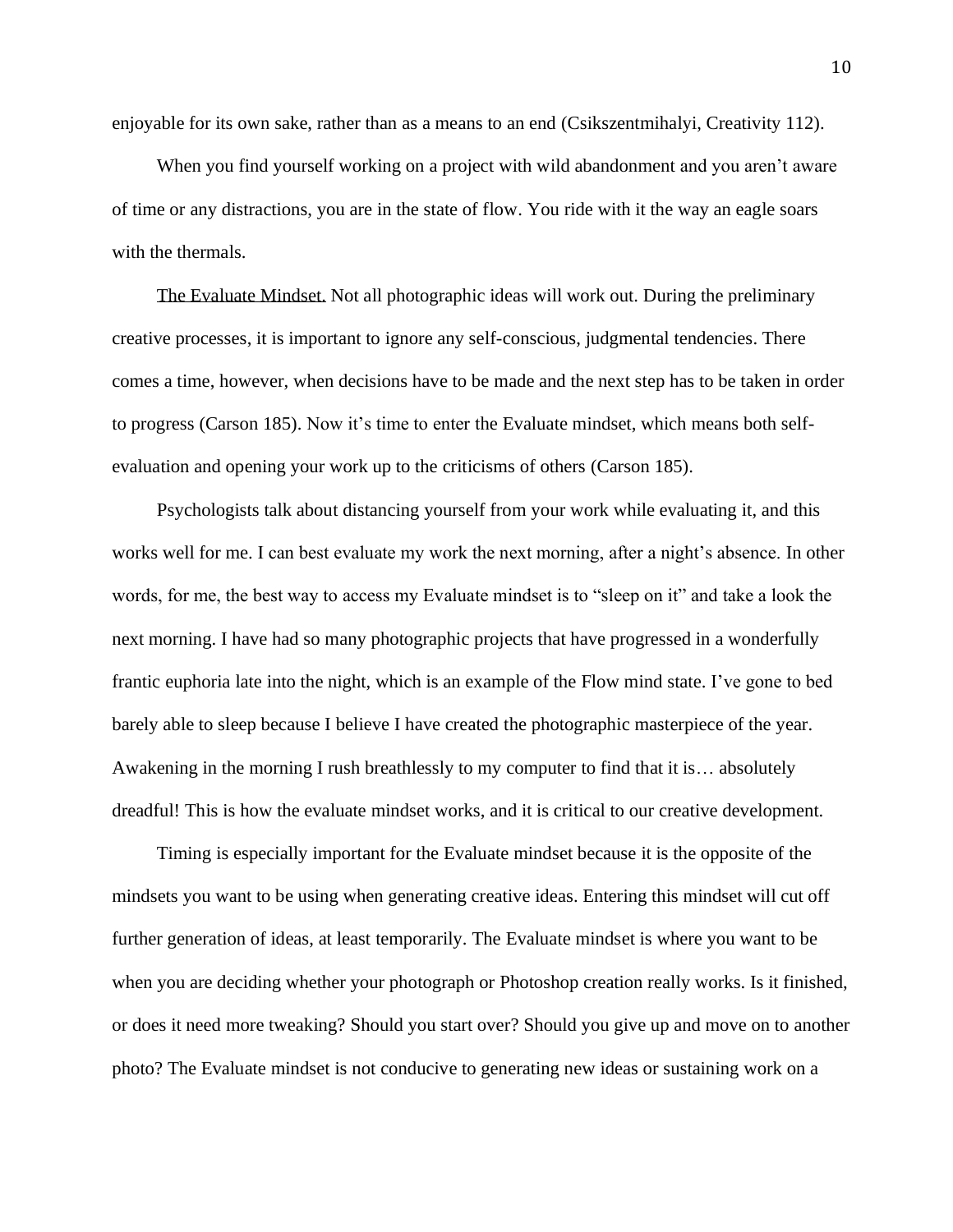complex project, so use it in small doses.

When it comes to receiving criticism from others, the obvious example is photographic competition. The best tip from psychologists for receiving criticisms from others is to view criticism as a badge of courage (Carson 195). Congratulate yourself for having that courage. Be hard on your work, not on yourself (Carson 190).

In seeking out feedback from others, watch out for what I call the "reality police." These are the photographers who focus on minute details of your creation, seemingly unmoved by the rich emotions of your artwork! You need them, but only on *your* terms. In other words, seek them only when you are ready for them. It is best to be almost finished with your work before initiating feedback. We are fortunate in our profession, because with digital photography, making lastminute changes are rarely too difficult.

Getting into the Right Mindset at the Right Time. Many creative people happen to be in the Absorb mindset almost all of the time because they find practically everything interesting. It is their default state of mind. The Flow mindset also happens naturally, as we become excited about our projects. The Connect and Envision mindsets, by contrast, have a lot to do with whether we are in the Spontaneous or Deliberate states of mind described earlier. Finally, most creative people are able to get themselves into the Evaluate mindset when needed, but they also realize it is important to avoid it until later in the creative process.

D. Observations of Psychologists, Scientists, Researchers and Creative People

Knowledge of the Domain Gives you the Creative Advantage (Seelig 185). An artist cannot make a creative contribution without looking over and over at previous art, to learn what other artists and critics consider good art and bad art (Csikszentmihalyi, Creativity 47). Early in my photography career I joined the Professional Photographers of America, a large, international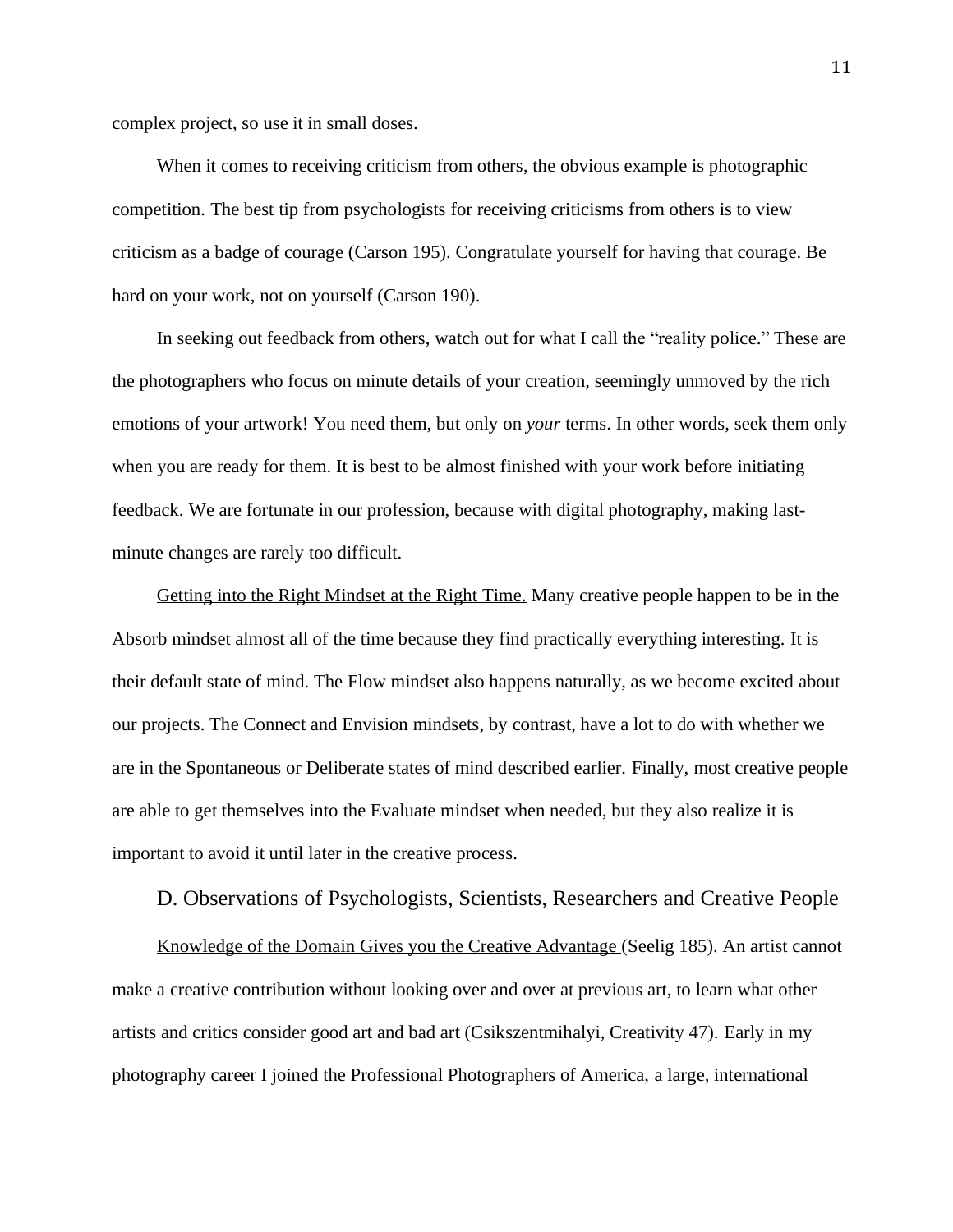organization of professional photographers. This gave me the opportunity to see the work of countless accomplished photographers, and to associate with them. This is just one of many approaches that photographers can use to gain knowledge of their domain, the key being that without a good grasp of what has been done before you, and what makes an excellent photograph, it will be extremely challenging to enhance your photographic creativity.

Break the Rules. Certainly, great photographers break the rules. They *know* the rules, most often from an abundance of practice, and that facilitates more creativity than not knowing the rules to begin with.

In the domain of photography, one of the best resources for learning the rules is photographic competition. Yet some of the most creative, expressive, and compelling photography would do poorly in competition. Two of my favorite creative photographers, Julianne Kost and Laurie Klein, once suggested that I study the work of creative photographer Keith Carter. Upon obtaining a collection of his books I sat down to take a look, and I was captivated and emotionally involved in almost every photograph. The composition of many of the photos was unorthodox. In some photos the parts I would have expected to be in focus were blurry, and the seemingly unimportant parts were sharp. This style created intrigue and mystery, giving me a longing to see more clearly those things that were out of focus. I wondered if these photographs were so compelling *because* they were breaking the rules, or *in spite* of breaking them? My expectations were thrown off balance, and my normal standards for judging the quality of the photography were suspended. What remained was simply the raw emotions that Carter was wanting to convey. This seemed to me to be a provocative example of a photographer who has learned the rules and is now comfortable in departing from them. In summary, a solid foundation of the basic rules is of great importance. But once you know those rules, you can sometimes create tremendous impact by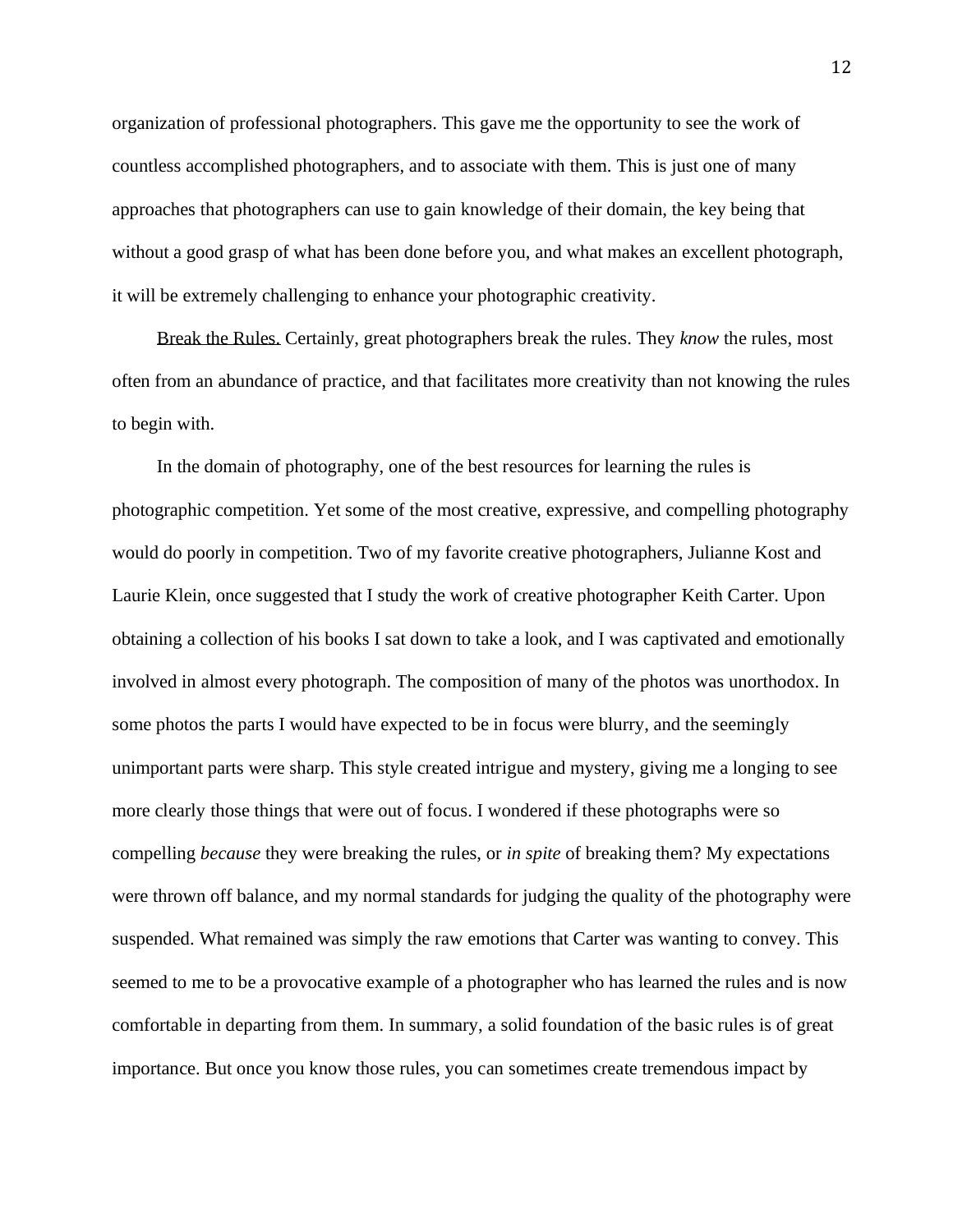breaking them.

Being Wrong is Right for Creativity (Arden 54). Conversely, being right all the time stifles your creativity. Comedian Stephen Colbert says he owes much of his success to "learning to love the bomb," or "embracing his failures" (Lovell). In photography, failure could be an idea for a photo shoot that seemed wonderful in concept but ended up falling flat, or simply looking silly. Or it could be a new creative Photoshop idea that made you proud, until it received an embarrassing score in competition.

Too often the fear of failure (of being wrong, of missing the mark, or of embarrassing ourselves) prevents us from uncovering creative ideas, even when the likelihood of insight is high and the result of discovering that insight could be important to us. Thomas Edison understood failure when he explained "I have not failed. I've just found 10,000 ways that won't work" (Pinola).

We play it safe as a result of fearing a negative outcome from our actions or explorations. But the best creative insights come when we embrace the possibility of failure and view our actions not as something with a right or wrong, but as an experiment. As James Joyce said in Ulysses, "A man's errors are his portals of discovery" (94). Tina Seelig says, "Genius is the ability to make the most mistakes in the shortest period of time" (154). And finally, Winston Churchill said, "Success is going from failure to failure with no loss of enthusiasm" (Arden 122).

Generate Ideas in Abundance. This is related to the concept of making lots of mistakes. "If you aren't throwing away a large percentage of your ideas, you aren't trying enough options" (Seelig 154). And consider this valuable insight: "The function of the overwhelming majority of your artwork is simply to teach you how to make the small fraction of your artwork that soars" (Bayles 5).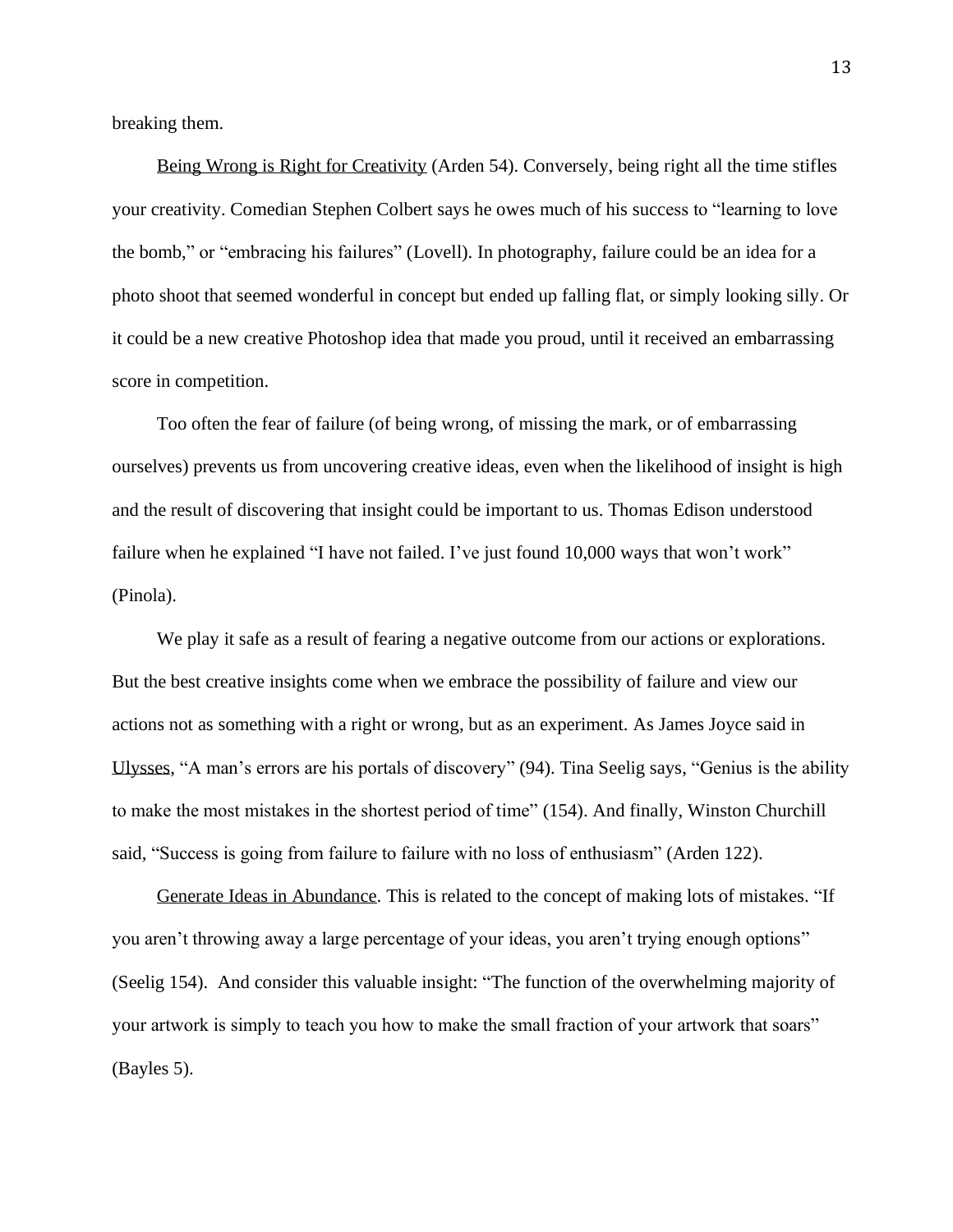Imperfection is an Essential Ingredient in Artwork. Ansel Adams said it so well: "To require perfection is to invite paralysis" (Bayles 30). Imperfection is not only a common ingredient in creative art, but very likely an essential ingredient (Bayles 30).

Dissatisfaction Breeds Creativity. Conversely, contentment is often the enemy of creative effort. Creativity is predicated on a certain amount of dissatisfaction with the present state of things; otherwise the impetus for creativity -- the drive to improve -- is absent (Carson 215).

I find that looking at the work of other outstanding photographers can be both inspiring and sobering. I consistently review my assortment of the Professional Photographers of America Loan Collection books. These are published annually, and each one contains the most highly acclaimed photographs for that particular year as submitted for judging by members of that organization. Without question, this is a good way to add to my dissatisfaction with my current work, and reviewing these wonderful photos energizes my desire to improve both my camera craftsmanship and my photographic creativity.

The Curious Benefits of a Glass of Wine. I approach this sensitive topic with caution, partly because my family has a history of alcoholism. Studies consistently find that a minor amount of alcohol can give subjects a creative advantage because it subdues the part of the brain that governs inhibitions and evaluates the appropriateness of ideas and behavior. This resulting state of "disinhibition" allows ideas to flow into your conscious awareness that would otherwise be filtered out by the logical parts of your brain (Carson 219).

While little information is available on this subject as it relates to photographers, there is an abundance of research involving other types of artists, including writers. Among writers and other artists, alcohol is often considered to be a creativity enhancer. For example, about half of the American winners of the Nobel Prize for Literature, including William Faulkner and Ernest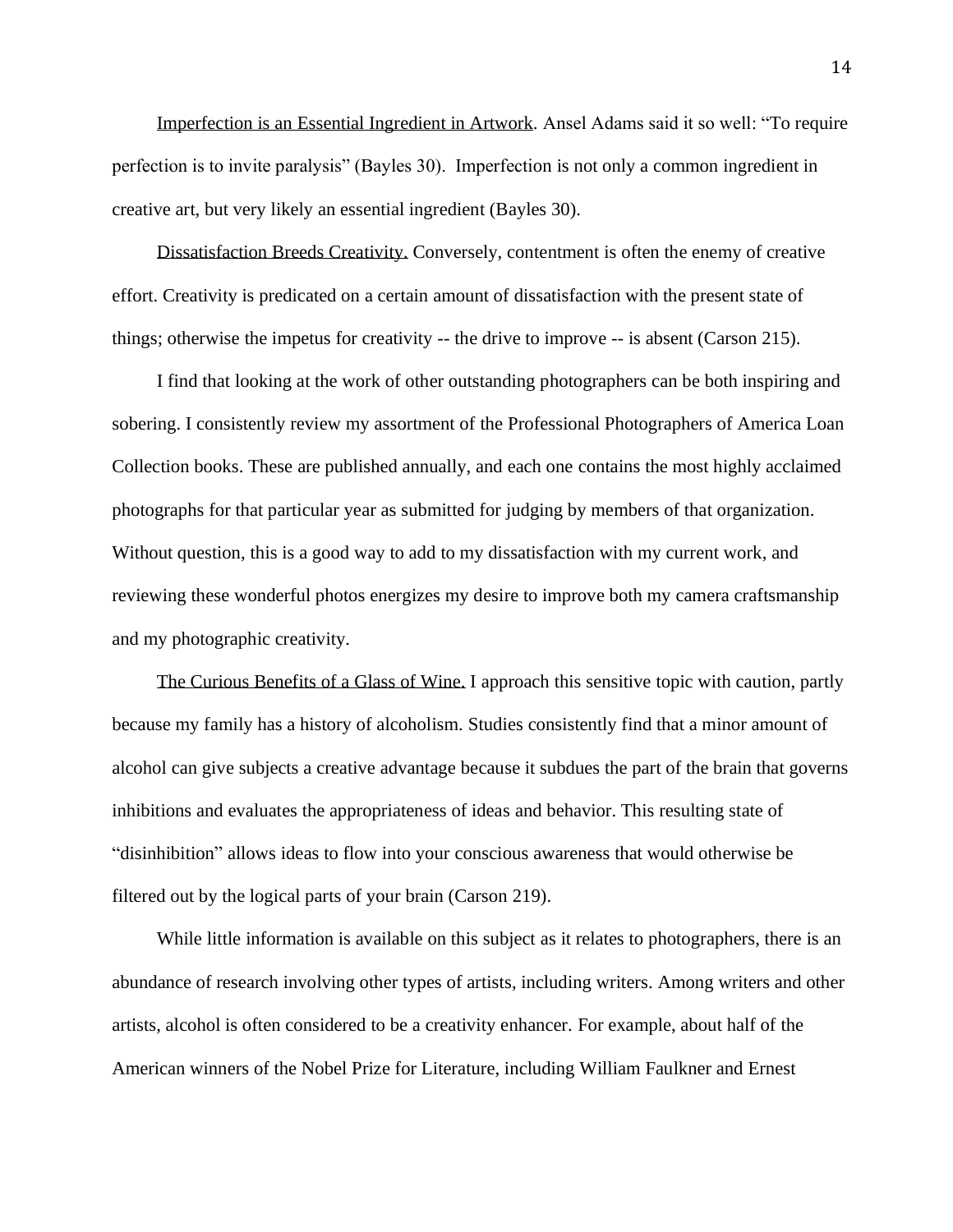Hemingway, have been alcoholics (Dardis 3). Some writers believe that alcohol provides enlightenment and an altered state of consciousness that gives them a freedom that they don't possess in sobriety (Dardis 44). Others think, probably correctly, that the use of alcohol produces fuzzy thinking and a distorted view of the world, and that large amounts of alcohol are fatal for creativity (Dardis 44).

I believe the key here is to distinguish between "disinhibition" and "disorientation." From my personal experience I agree with the findings that losing (or decreasing) one's inhibitions is a good thing when it comes to creativity. I also agree that taking the effects of alcohol too far, and reaching the state of disorientation, has a negative effect on creativity.

Having been a part-time professional musician for most of my life, I can offer a true-life case study about the effects of a minor amount of alcohol on inhibitions. Many of my performances involve playing solo guitar with a singer, and when playing solo, there is no margin for error. In other words, any mistake is painfully obvious. The fear and anxiety of making mistakes was affecting my enjoyment during the first part of engagements. Eventually I found a solution to this anxiety, and it involved a half glass of red wine ten minutes or so before starting to perform. The amazing result was that, as I started playing, I no longer worried. It really didn't make me play any better, but it made me think "If I make a mistake, *I don't care*!" This is a great example of the disinhibition to which the researchers refer. I knew from experience that drinking the full glass would adversely affect my playing, so I saved the other half of the glass until later.

The World's Most Creative People Often Have Serious Interests in Multiple Domains. "Albert Einstein the physicist also played the violin. Benjamin Franklin was both a writer and inventor. Leonardo da Vinci was an inventor and an artist, and Michael Crichton was both a medical doctor and a fiction writer" (Carson 271). This is sometimes referred to as a "right brain,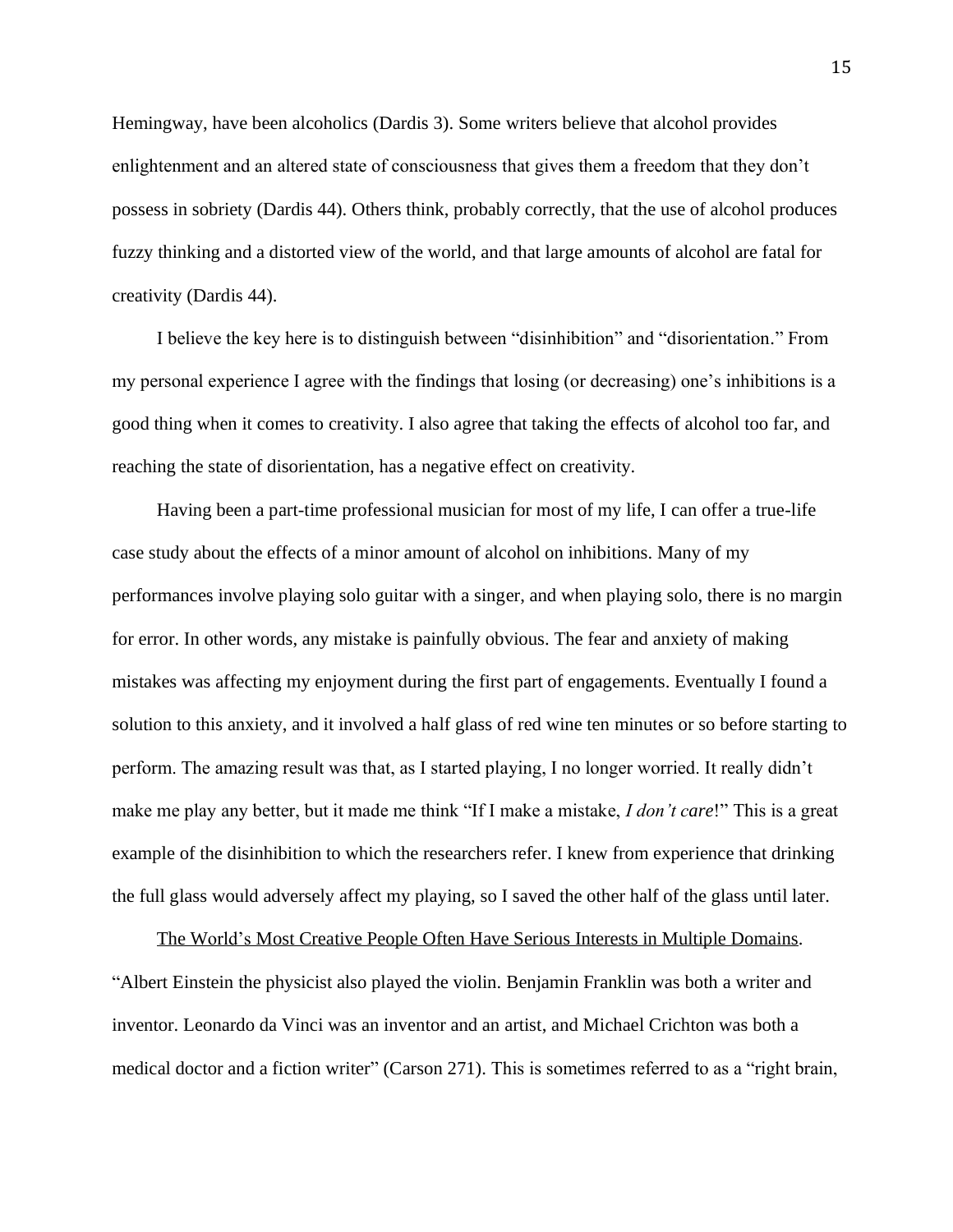left brain balance" and it is surprisingly common.

#### E. Suggestions from Creative People, Researchers, and Psychologists

As you can imagine, there are countless suggestions for creativity. The suggestions below have been repeated by a multitude of sources and are therefore in my opinion the most credible and meaningful. Most importantly, these are the ideas that I consider most relevant to photography.

Take Advantage of Boredom. Boredom is a good thing when it comes to creativity. "Creative people need time to just sit around and do nothing" (Kleon 67). Ideas often come to people during a board meeting, or (God forgive me) during a Sunday sermon. It's common to get great ideas when you're in the shower, or walking the dog. Boredom often results in daydreaming, and that is good for creativity.

Get into a Cozy Place. Surround yourself with bookcases or things on the wall that you love. It's the perfect setting for the 1960's song by the Beach Boys: "In My Room" (Kleon 90). This is a great place to be when you are working on new photographic concepts.

Get out of the House. This seems inconsistent with "get into a cozy place" but varying your time between each of these can be effective. Spending time in areas of beautiful scenery, such as the ocean, the woods, or in the presence of a beautiful sunset, releases opioids that increase positive mood and decrease cognitive inhibition, making the Connect mindset (described earlier) easier to utilize (Carson 140). Immerse yourself in nature and colors. If you are anxious or stressed, go to a space where the colors are blue or green (or both), since these have a calming effect (Price). For creativity, find more vibrant colors since they are known to stimulate the senses. Purple enhances creativity while red inspires passion, power and energy (Price).

Combining all three of these suggestions (boredom, a cozy place and getting out of the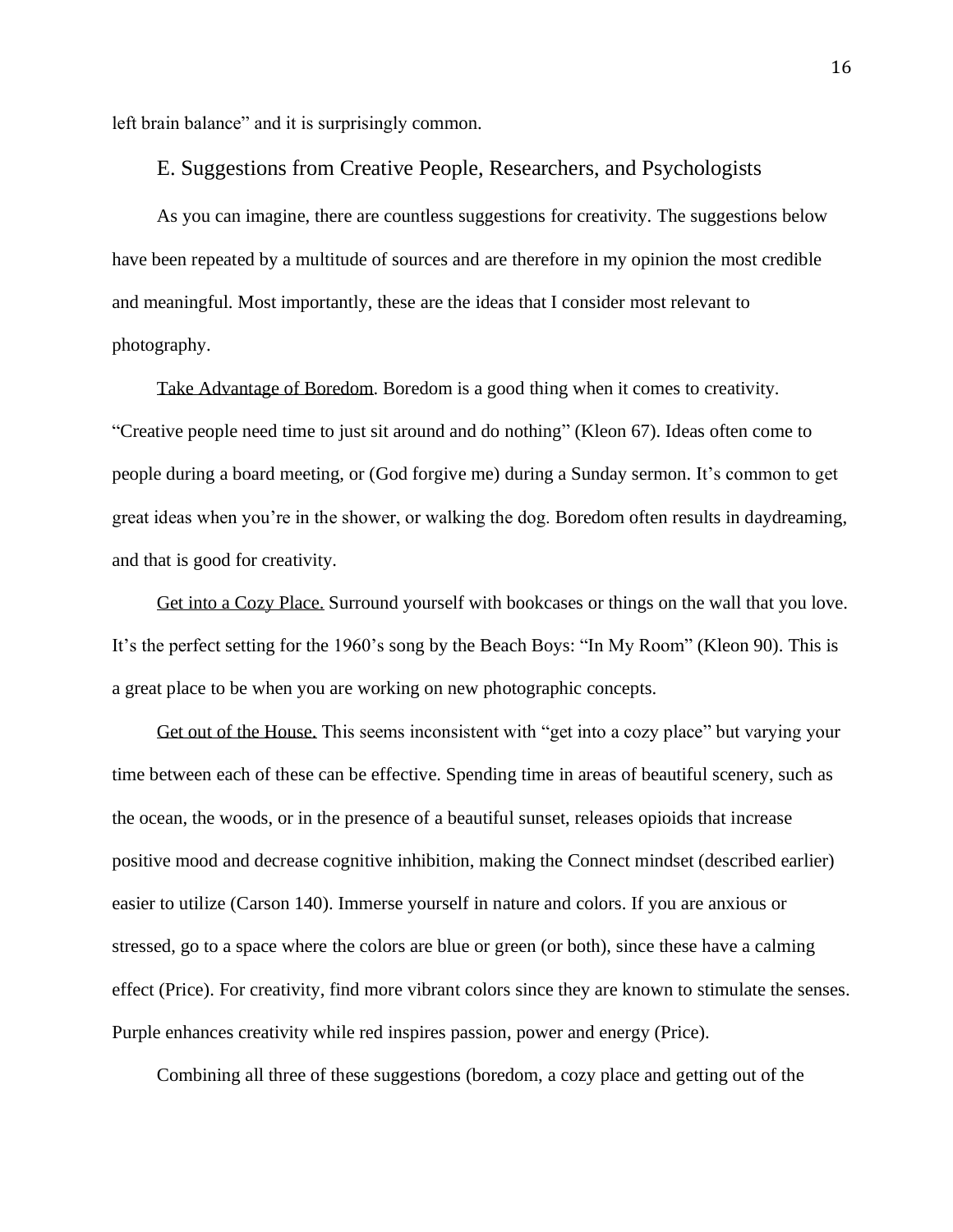house) can result in utopia, as I can demonstrate with a personal story. For many years I used to backpack solo in Colorado for several days at a time. On one of my first trips I was camped well above the timberline and a thunderstorm started late in the afternoon, as it often does. After the storm, light rain continued for a couple of hours and with the rapid tapping on my tent, I had never felt so cozy. There was absolutely nothing to do except think and daydream. My mind started to race, effortlessly spewing forth new songs, new ideas for photoshoots, and plots for short stories and novels. I was writing all this as fast as I could, but it was difficult to keep up. Subsequent backpacking trips often duplicated this wonderfully creative experience.

Multiple Projects are Good. This is a common pattern among creative individuals, and it produces unexpected cross-fertilization of ideas (Csikszentmihalyi, Creativity (272). I always have several photographic projects (ideas, works in progress, and concepts) going on at the same time and I have found that this allows me to move from one to the other based upon my mood.

A Clean (Organized) Work Area Facilitates Creativity Because it Reduces Distractions. Researchers are essentially united on this one, and I must admit I hated to hear it. Solving difficult tasks and generating creative ideas becomes easier when you have a clean desk in front of you, because you are better able to concentrate on the issue at hand when the surroundings aren't cluttered (Belyh). Having an organized workspace is last on the list of priorities for most of the creative people I know, and I will admit that I only straighten my room about once a year. But when I do take the time to organize it, I can feel a positive difference.

White Noise Facilitates Creativity. As is most often the case, research on this subject is mixed. "Finding the right space to do creative work can be difficult. Sometimes at home or in the office, there are constant interruptions, and sometimes an unbearable amount of noise. On the other hand, locking yourself away in quiet isolation can sometimes be just as counterproductive.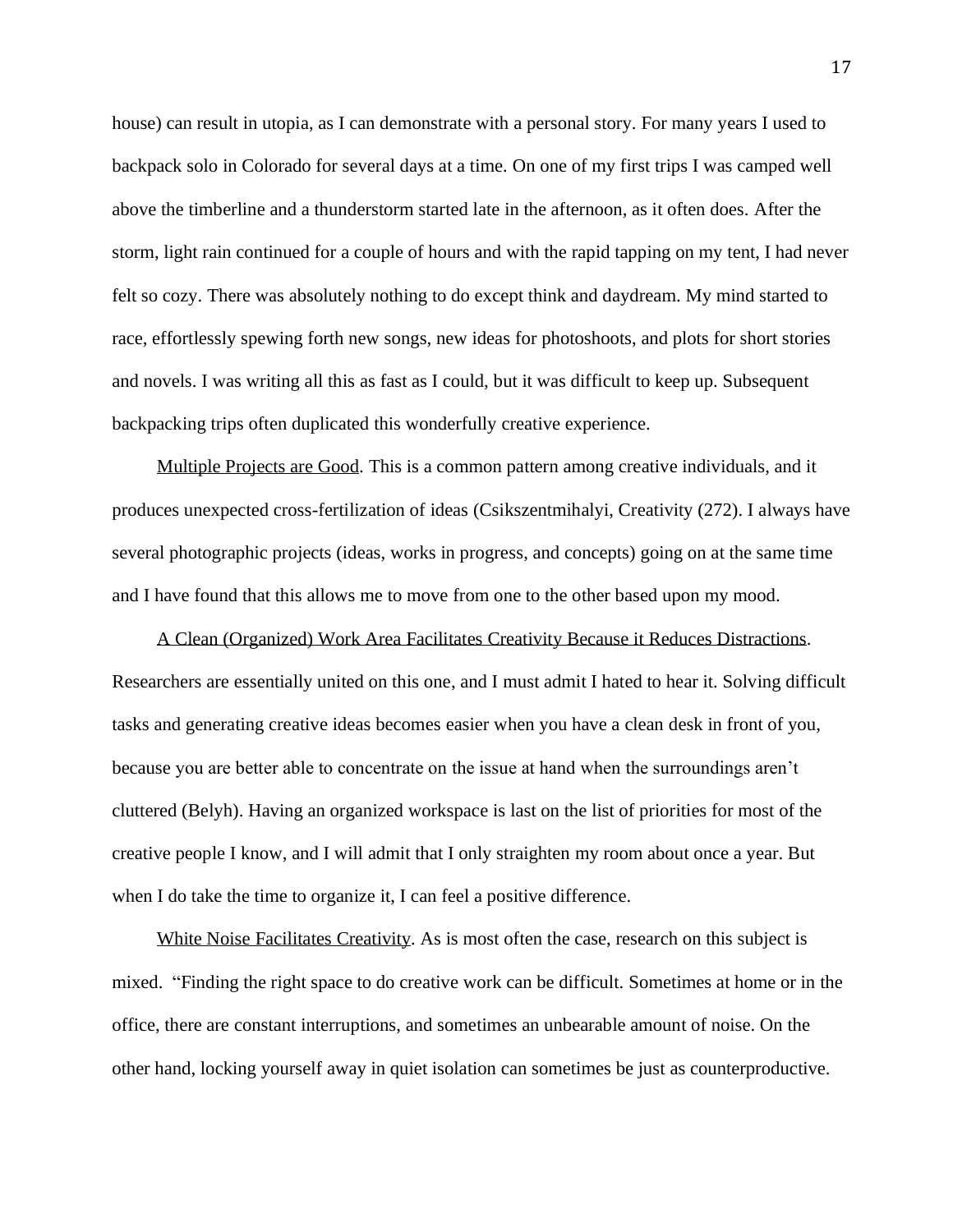For most creatives there is a 'Goldilocks' zone of just the right amount of noise, but not too much" (Burkus). This study and others often show that a certain level of noise (such as in a coffee shop) increases creativity. "A moderate level of background noise creates just enough distraction to break people out of their patterns of thinking and nudge them to let their imagination wander, while still keeping them from losing their focus on the project all together. This *distracted focus* helps enhance your creativity" (Burkus).

Assemble a Playlist of Music that Inspires You. For photographers, this suggestion relates to photo editing, the work that you typically would perform alone while sitting at your computer. Studies are mixed as to whether or not listening to music is good for creativity, and I have many creative friends who prefer total silence. But indications are that for divergent thinking (as in the creative arts), it is usually beneficial (Heid). I believe this is especially true if the music fits the mood you are trying to accomplish in your art work. In my case I have assembled a listing of music that puts me into that special zone. My listing would mean nothing to other photographers and artists. It is up to you to assemble your own list.

Living the Double Life. Many people feel they are living a double life. I have known several physicians who played rock music in the evenings, and CPA's who were artists. If you have a double life, try to embrace the situation rather than being concerned about it. "Be utterly schizoid about it all – using each personality for a refuge from the other" (Steele).

## F. Conclusion

I hope in reading this thesis photographers will see themselves in some of the observations, examples and illustrations, because when it comes to using the information of these scientists and researchers it is important to "know thyself." Some of their findings will be applicable to your psyche and your personality, but certainly not all of them. A good example would be the possible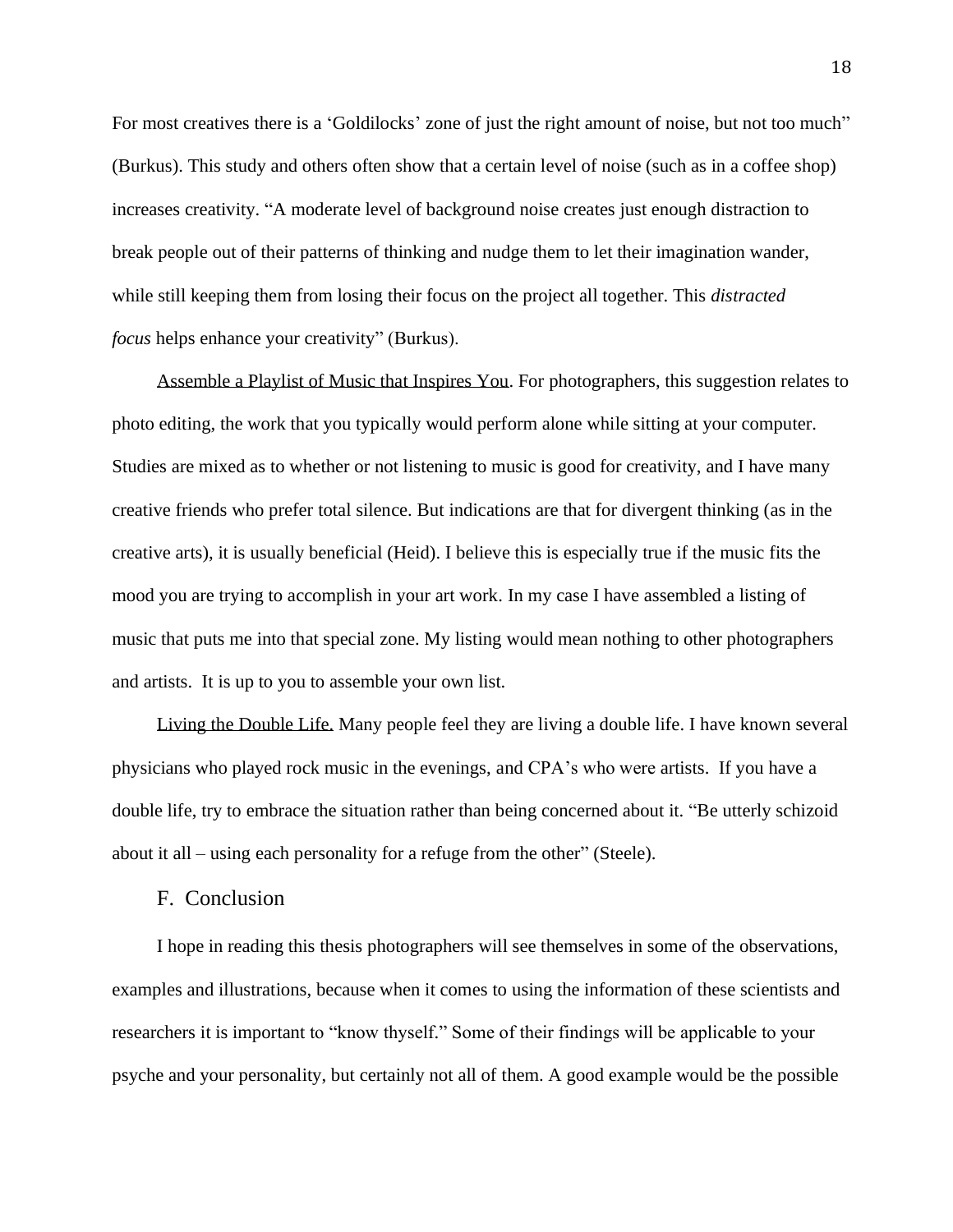benefits of white noise. Does the comfort of the white noise in a coffee shop stir your imagination and creativity? I must say that the very thought of it makes me tingle, but it's not for everyone.

For me, the points that have been most important in expanding my creativity are:

1. Learn to accept, or even embrace, failure. Focus on the knowledge you have gained by failing.

2. Learn to seek and savor criticism. Remember that it is a piece of work being evaluated, not you as a person.

3. Learn to recognize your creative mind states. For example, when you are on a creative roll, such as being in a state of flow, don't waste those moments on precise photo editing adjustments. And use your Evaluate mindset to your best advantage. Learn when to ignore it and when to embrace it.

4. Work multiple projects, moving back and forth as your mood changes.

5. Make use of your boring moments. Let your mind wander, and jot down your ideas.

In the midst of my research, it occurred to me that one thing seemed to be missing, and that missing link was illustrated to me during a personal interview. Sometimes in the quest for knowledge there is no substitute for live interviews, and I was fortunate enough to spend a day with Adobe Evangelist Julianne Kost to discuss her creativity. She told me that early in her life her father had given her some great advice about the importance of learning the tools of your trade (Chamberlain). For photographers this advice means developing a thorough knowledge of the mechanics and special features of your particular camera, and learning the extensive software tools for digital editing. Not only does this knowledge help you accomplish your creative goals, but it can also work the other way: knowing what the tools can do might inspire you with creative ideas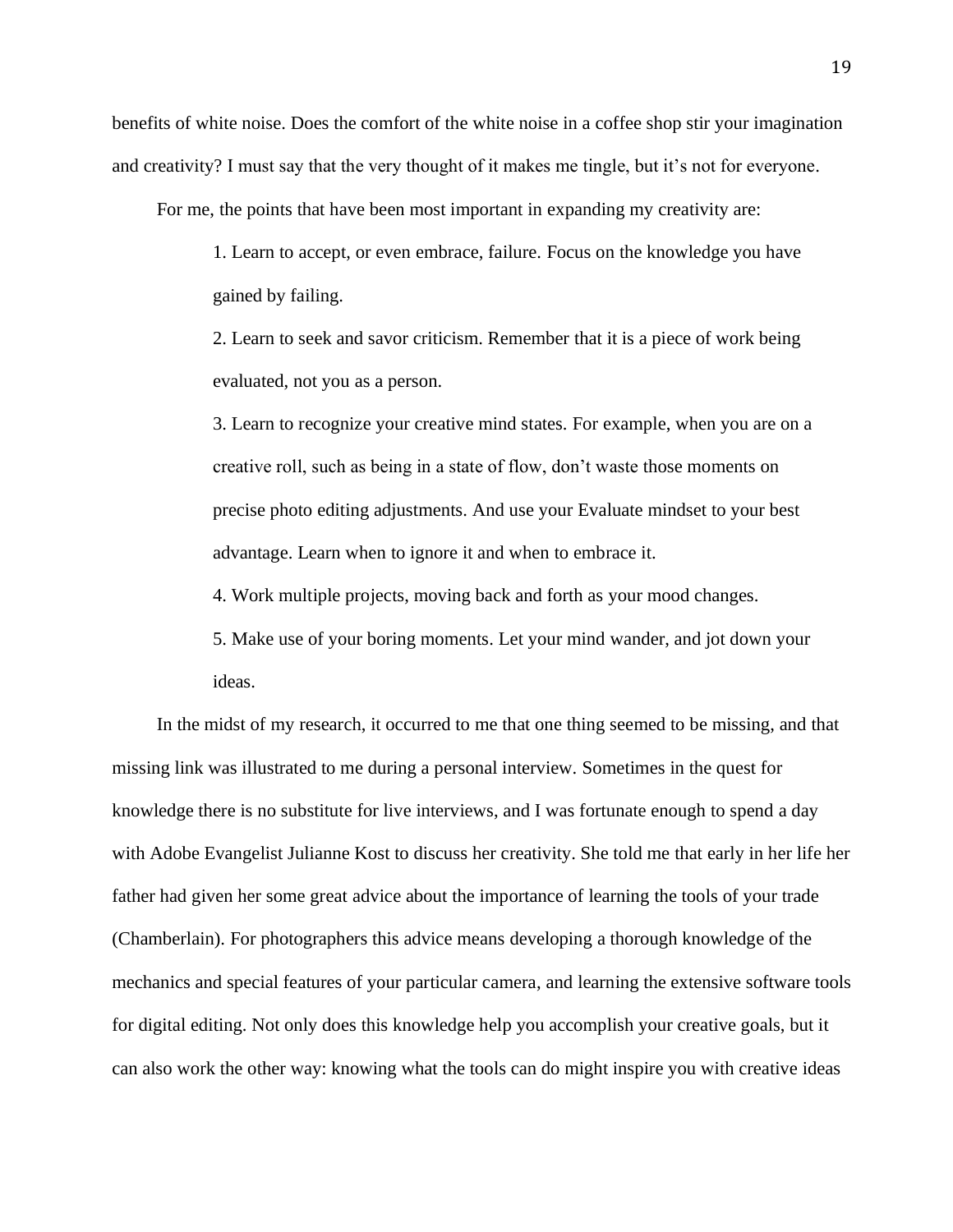about how to use them.

From studying the subject of creativity, I now have much more confidence in my creative potential. Now, when I approach a photography assignment – be it a landscape situation or an outdoor portrait session or a Photoshop challenge on my computer – I am comfortable that I will end up with something original and imaginative. There is also another benefit from this research that is perhaps of even greater value. This heightened knowledge about creativity has made my work more enjoyable, and more fulfilling, than I ever would have imagined. At the age of seventythree, the excitement continues to build!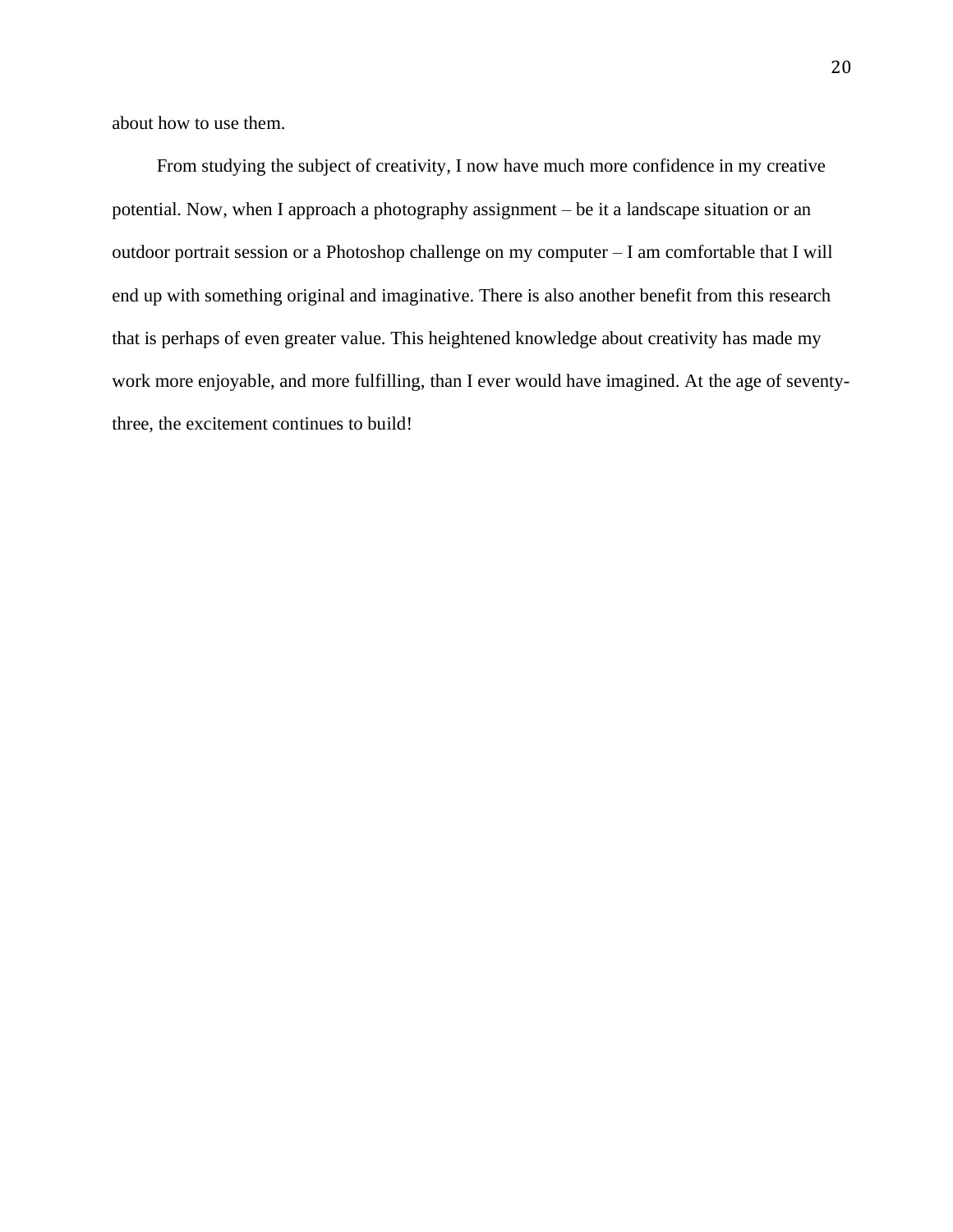#### Works Cited

- Amabile, Teresa, Constance Hadley and Steven Kramer. "Creativity Under the Gun." Accessed 4/18/2020. [hbr.org/2002/08/creativity-under-the-gun](https://hbr.org/2002/08/creativity-under-the-gun)
- Arden, Paul. It's Not How Good You Are, It's How Good You Want to Be.

New York: Phaidon Press, 2003

Bayles, David and Ted Orland. Art & Fear. Santa Cruz, CA: The Image Continuum Press, 1993

Belyh, Anastasia. "How a Clean-Desk Policy Drives Productivity and Creativity." accessed 4/12/2019. [cleverism.com/clean-desk-policy-drives-productivity-creativity/](http://www.cleverism.com/clean-desk-policy-drives-productivity-creativity/)

- Burkus, David. Turn it Up: How the Right Amount of Ambient Noise Increases Creativity. Accessed 1/23/2020. [99u.adobe.com/search/turn+it+up](https://99u.adobe.com/search/turn+it+up)
- Carson, Shelley. Your Creative Brain. San Francisco: Harvard University, 2010
- Chamberlain, Dennis. "Creative Analysis An Afternoon with Julieanne Kost."

Professional Photographer Magazine Jan. 2019: 48 – 52.

Csikszentmihalyi, Mihaly. Creativity – the Psychology of Discovery and Invention. New York: Harper Collins Publishers, 1996

Dardis, Tom. The Thirsty Muse: Alcohol and the American Writer.

London: Sphere Books Ltd,1990.

- Gasca, Peter. "The Simple Reason Everyone Can be Creative". Accessed 3/15/2020. [inc.com/peter-gasca/the-simple-recipe-for-creativity-that-everyone-should-know.html](http://www.inc.com/peter-gasca/the-simple-recipe-for-creativity-that-everyone-should-know.html)
- Heid, Markham. "Does Listening to Music Stimulate Creative Thinking, or Stifle it?" Accessed 7/18/2020. [time.com/5626958/music-creative-thinking/](https://time.com/5626958/music-creative-thinking/)

Joyce, James. Ulysses - A Student Guide. Cambridge MA: Cambridge University Press, 1994

<sup>---</sup> Flow – the Psychology of Optimal Experience. New York: Harper & Row Publishers, 1990